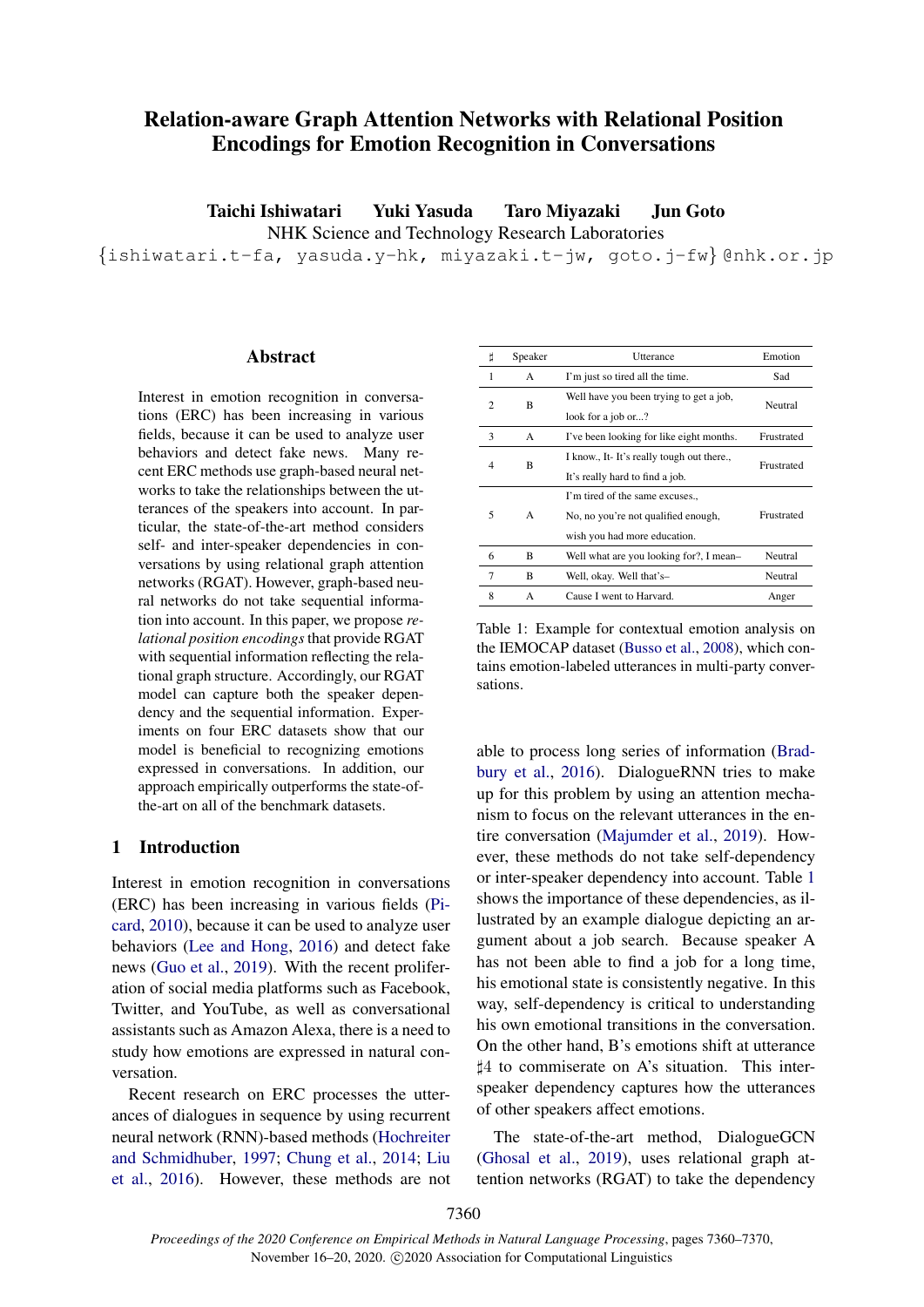into account; it is inspired by relational graph convolutional networks (RGCN) [\(Schlichtkrull](#page-9-10) [et al.,](#page-9-10) [2018\)](#page-9-10) and graph attention networks (GAT) (Veličković et al., [2017\)](#page-10-0). This method takes into account the conversational context by using a directed graph, where the nodes denote individual utterances, the edges represent relationships between pairs of nodes (utterances), and the labels of the edges represent the types of relationships. However, graph-based neural networks do not take sequential information contained in utterances into account. Table [1](#page-0-0) also represents the importance of the sequential information. B's emotional change at utterance  $\sharp 4$  is caused by utterance  $\sharp 3$  rather than  $\sharp 2$  or  $\sharp 1$ . In this way, human emotions may depend on more immediate utterances in the temporal order, and thus it is essential to take the sequence of utterances into account.

A common response to this issue is to encode information about absolute position features [\(Vaswani et al.,](#page-10-1) [2017\)](#page-10-1) or relative position features [\(Shaw et al.,](#page-10-2) [2018\)](#page-10-2), where these encodings are added to nodes (utterances) or edges (relationships). However, in order to account for self- and inter-speaker dependency, our model focuses on relation types rather than nodes (utterances) and edges (relationships); thus, our position encoding also focuses on relation types.

In this paper, we propose novel position encodings (*relational position encodings*) that provide the RGAT model with sequential information reflecting relation types. By using the relational position encodings, our RGAT model can capture both the speaker dependency and the sequential information. Experiments on four ERC benchmark datasets showed that our relational position encoding outperformed baselines and state-of-the-art methods. In addition, our method outperformed both the absolute and relative position encodings.

In summary, our contributions are as follows: (1) For the first time, we apply position encodings to RGAT to account for sequential information. (2) We propose relational position encodings for the relational graph structure to reflect both sequential information contained in utterances and speaker dependency in conversations. (3) We conduct extensive experiments demonstrating that the graphical model with relational position encodings is beneficial and that our method outperforms state-of-the-art methods on four ERC datasets. (4) We also empirically demonstrate that our model is

an effective representation of other positional variations with absolute or relative position encodings.

#### 2 Related Work

Emotion Recognition in Conversation Several studies have tackled the ERC task. [Hazarika](#page-9-11) [et al.](#page-9-11) [\(2018a,](#page-9-11)[b\)](#page-9-12) used memory networks for recognizing humans emotion in conversation, where two distinct memory networks consider the interspeaker interaction. DialogueRNN [\(Majumder](#page-9-8) [et al.,](#page-9-8) [2019\)](#page-9-8) employs an attention mechanism for grasping the relevant utterance from the entire conversation. More related to our method is the DialogueGCN model proposed by [Ghosal](#page-9-9) [et al.](#page-9-9) [\(2019\)](#page-9-9), in which RGAT is used for modeling both self-dependency and inter-speaker dependency. This model has achieved state-of-the-art performance on several conversational datasets. On the other hand, as a way of considering contextual information, [Luo and Wang](#page-9-13) [\(2019\)](#page-9-13) proposed to propagate each of the utterances into an embedded vector. Likewise, a pre-trained BERT model [\(Devlin et al.,](#page-9-14) [2018\)](#page-9-14) has been used for generating dialogue features to combine several utterances by inserting separate tokens [\(Yang et al.,](#page-10-3) [2019\)](#page-10-3).

Graph Neural Network Graph-based neural networks are used in various tasks. The fundamental model is the graph convolutional network (GCN) [\(Kipf and Welling,](#page-9-15) [2016\)](#page-9-15), which uses a fixed adjacency matrix as the edge weight. Our method is based on RGCN [\(Schlichtkrull](#page-9-10) [et al.,](#page-9-10)  $2018$ ) and GAT (Veličković et al.,  $2017$ ). The RGCN model prepares a different structure for each relation type and hence considers selfdependency and inter-speaker dependency separately. The GAT model uses an attention mechanism to attend to the neighborhood's representations of the utterances.

Position Encodings In our work, positional information is added to the graphical structure. Several studies add position encodings to several structures, such as self-attention networks (SANs) and GCN. SANs [\(Vaswani et al.,](#page-10-1) [2017\)](#page-10-1) perform the attention operation under the position-unaware assumption, in which the positions of the input are ignored. In response to this issue, the absolute position [\(Vaswani et al.,](#page-10-1) [2017\)](#page-10-1) or relative position [\(Shaw et al.,](#page-10-2) [2018\)](#page-10-2), or structure position [\(Wang](#page-10-4) [et al.,](#page-10-4) [2019\)](#page-10-4) are used to capture the sequential order of the input. Similarly, graph-based neural net-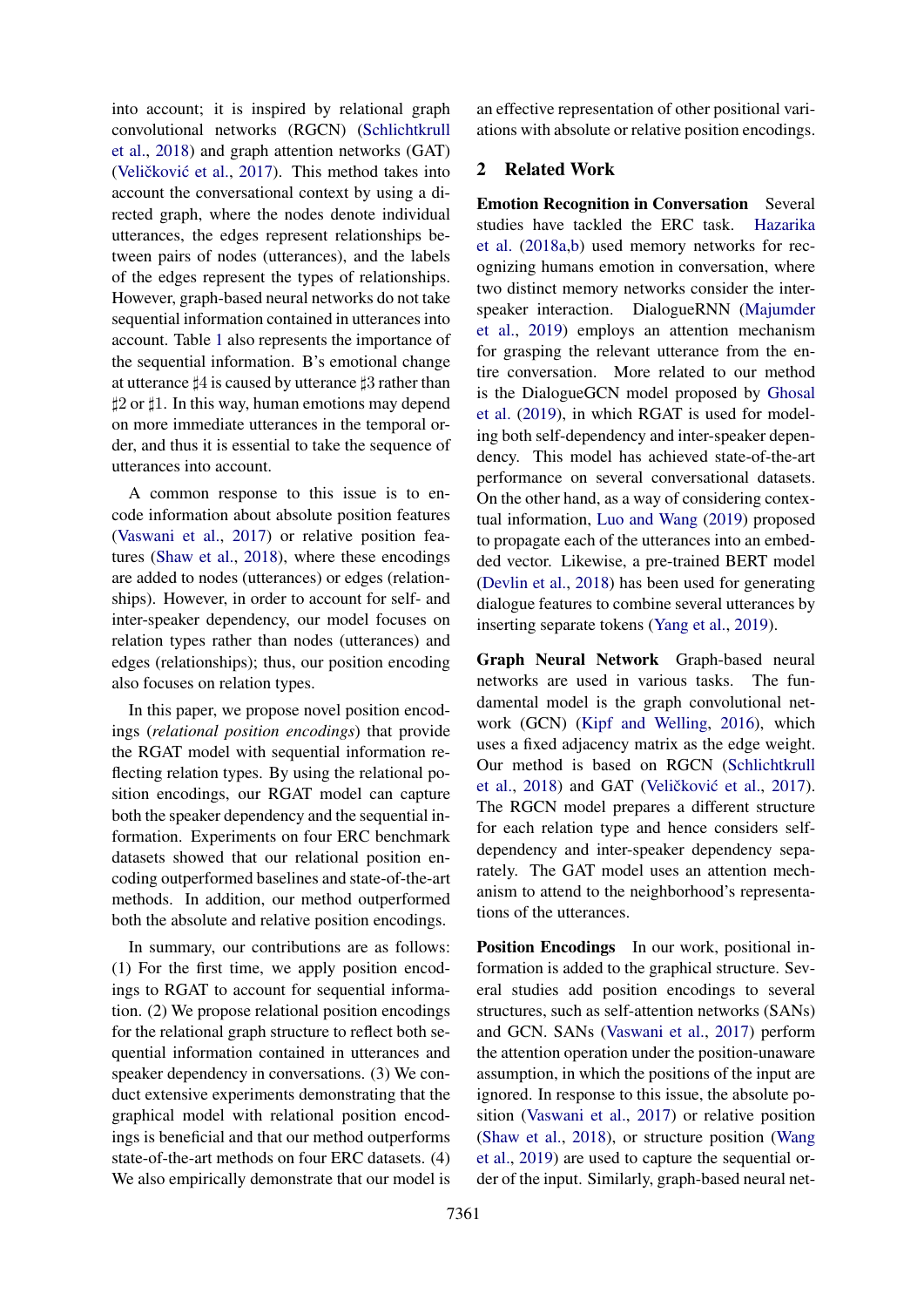<span id="page-2-0"></span>

Figure 1: Our entire framework. First, we obtain a contextual embedding for each utterance by using BERT. Then, we modify this embedding by using RGAT to consider speaker dependency. The position encodings in the RGAT structure take sequential information into account. Finally, after concatenating the contextual embedding to the output embedding through RGAT, we classify the concatenated vector into emotion labels by using a fully connected feed-forward network.

works do not take sequential information. In the design of proteins, the relative spatial structure between proteins is modeled in order to account for the complex dependencies in the protein sequence and is applied to the edges of the graph representations [\(Ingraham et al.,](#page-9-16) [2019\)](#page-9-16).

### 3 Method

First, we define the problem of the ERC task. The task is to recognize emotion labels (*Happy*, *Sad*, *Neutral*, *Angry*, *Excited*, and *Frustrated*) of utterances  $u_1, u_2, \dots, u_N$ , where N denotes the number of utterances in a conversation. Let  $s_m$  for  $m = 1, \dots, M$  be a collection of speakers in a given conversational dataset, where M denotes the number of speakers. The utterance  $u_i$  is uttered by speaker  $s_m$ , where m is the correspondence between the utterance and its speaker.

Our framework consists of three components contextual utterance embedding, speaker dependency modeling with position encodings and emotion classification. The entire model architecture is shown in Figure [1.](#page-2-0) Although our method is based on the DialogueGCN [\(Ghosal et al.,](#page-9-9) [2019\)](#page-9-9) model, it considers the positional information contained in utterances in a sequential conversation as described in Section [3.2.3,](#page-3-0) whereas the DialogueGCN model does not.

### <span id="page-2-2"></span>3.1 Contextual Utterance Embedding

We generate contextual utterance features from the tokens by following the method in [\(Luo and Wang,](#page-9-13) [2019\)](#page-9-13). First, every utterance  $u_1, u_2, \cdots, u_N$  is tokenized by the BPE tokenizer [\(Sennrich et al.,](#page-10-5) [2015\)](#page-10-5), i.e.,  $u_i = (u_{i,1}, u_{i,2}, \dots, u_{i,T_i})$ , where  $T_i$ denotes the number of tokens. The tokens are embedded through WordPiece embeddings [\(Wu](#page-10-6) [et al.,](#page-10-6) [2016\)](#page-10-6). The pre-trained *uncased BERT-Base*[1](#page-2-1) model converts the token embeddings into contextualized token representations, which can be converted to the vector representations via max pooling, so that they are regarded as the contextual utterance embeddings  $\mathbf{h}_i^{(0)} \in \mathbb{R}^{D_m}$  for  $i =$  $1, \cdots, M$ , where  $D_m$  denotes the dimension of the utterance embeddings. This BERT model is fine-tuned through a training process.

### 3.2 Speaker Dependency Modeling with Position Encodings

Graph-based neural networks are used to capture the speaker dependency features of conversations. We design relational graph attention net-

<span id="page-2-1"></span><sup>1</sup> See <https://github.com/google-research/bert> for details.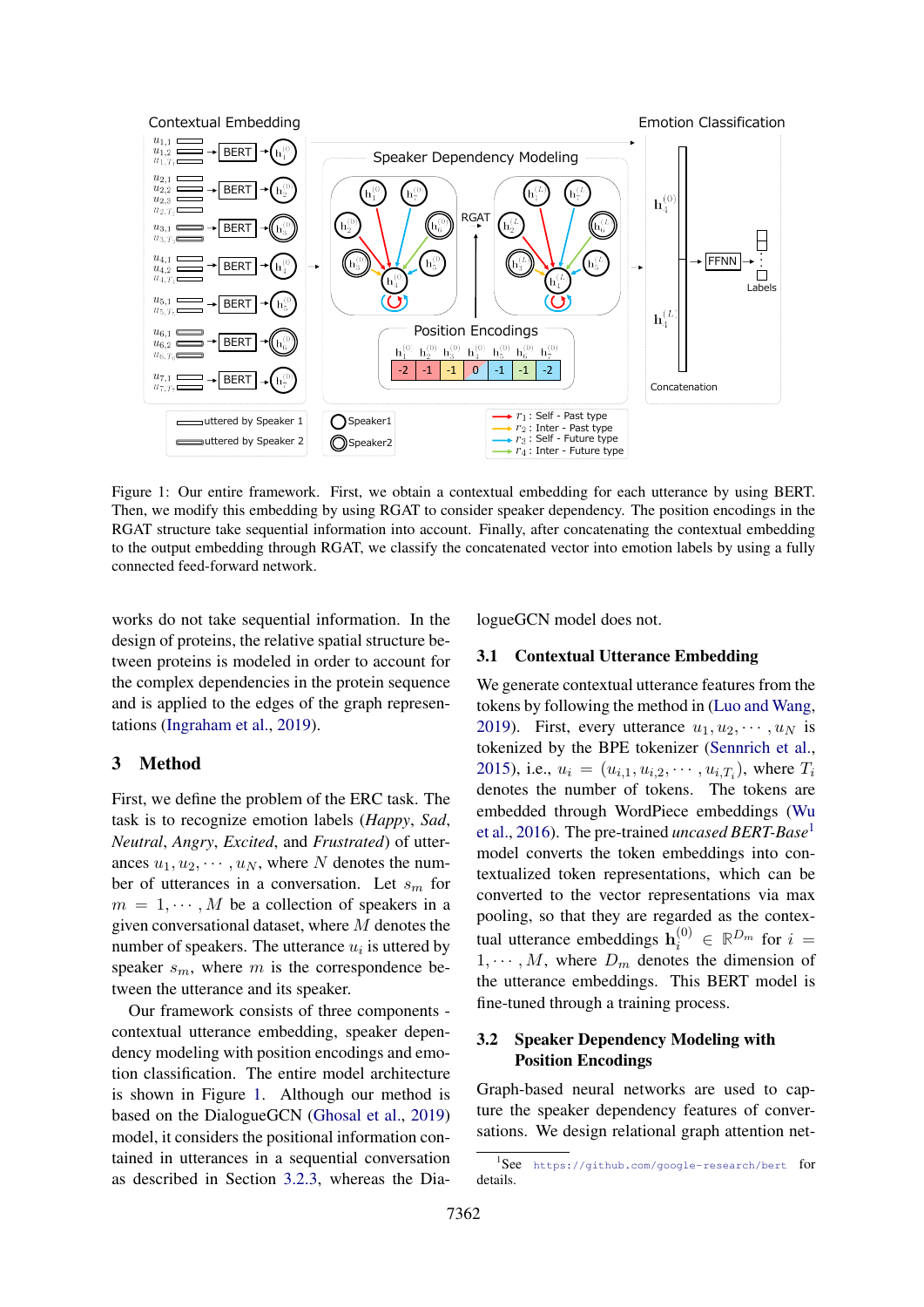works to capture both self-dependency and interspeaker dependency of utterances. In addition, we introduce an attention mechanism to attend to the neighborhood's representations of the utterances. Furthermore, novel position encodings (relational position encodings) are added to the graph to account for the sequential information contained in utterances.

### 3.2.1 Graphical Structure

We introduce the following notation: we denote directed and multi-graphs as  $\mathcal{G} = (\mathcal{V}, \mathcal{E}, \mathcal{R})$  with a node (utterance)  $v_i \in V$  and a labeled edge (relation)  $(v_i, r, v_j) \in \mathcal{E}$ , where  $r \in \mathcal{R}$  is a relation type.

Nodes Representation Each utterance in a conversation is represented as a node  $v_i \in V$ . Each node  $v_i$  is initialized with the contextual utterance embeddings  $\mathbf{h}_i^{(0)}$  $i^{(0)}$ . Through a stack of graphical layers, this embedding is modified by aggregating their neighborhood's representations, described as  $\mathbf{h}^{(L)}_i$  $i^{(L)}$ , where L denotes the number of graphical layers.

<span id="page-3-2"></span>Labeled Edges Representation Following the state-of-the-art method [\(Ghosal et al.,](#page-9-9) [2019\)](#page-9-9), the labeled edges depend on two aspects: (a) speakers dependency - this depends upon both selfdependency and inter-speaker dependency. In detail, the former indicates how utterance  $u_i$  of speaker  $s_m$  influences  $s_m$ 's other utterances (including itself). On the other hand, the latter describes how utterance  $u_i$  of speaker  $s_m$  influences the other speaker  $s_{k\neq m}$ 's utterances; (b) temporal dependency - this also depends on temporal turns in conversation. Namely, it relies upon whether one utterance  $u_i$  is uttered in the past or future of the target utterance  $u_i$ . While the future dependencies are not used in on-going conversation, the ERC task is an offline system. Furthermore, as past utterances plausibly influence future utterances, the converse may help the model fill in some missing information like the speaker's background. For these reasons, we take the converse influence into account, referring to [\(Ghosal et al.,](#page-9-9) [2019\)](#page-9-9).

Accordingly, there are four relation types of edges: (1) self - past type, (2) inter - past type, (3) self - future type, and (4) inter - future type, described as  $(r_1, r_2, r_3, r_4)$ . Note that this is in

contrast to the 8 types used by DialogueGCN<sup>[2](#page-3-1)</sup>.

In addition, the window sizes  $p$  and  $f$  represent the number of past or future utterances from a target utterance in a neighborhood where each utterance  $u_i$  has an edge with the  $p$  utterances (i.e.  $u_{i-1}, u_{i-2}, \cdots, u_{i-p}$ ), the f utterances (i.e.  $u_{i+1}, u_{i+2}, \cdots, u_{i+f}$ , and itself. An appropriate window size has to be determined because a small window makes each utterance connect to too small a neighborhood while an immense window size makes the calculation very expensive. Although the window size can be different for each type, we determine the same window size for each relation.

#### 3.2.2 Edge Weight

We introduce an edge weight by using an attention mechanism. Although our attention mechanism is based on the GAT (Veličković et al., [2017\)](#page-10-0) model, it is independent for each relational type  $r$ :

<span id="page-3-3"></span>
$$
\alpha_{ijr} = \text{softmax}_i \Big( \text{LRL} \big( \mathbf{a}_r^T [W_r \mathbf{h}_i || W_r \mathbf{h}_j] \big) \Big) \tag{1}
$$

where  $\alpha_{ijr}$  denotes the edge weight from a target utterance  $i$  to its neighborhood  $j$  under relational type  $r$ ,  $W_r$  denotes a parametrized weight matrix for the attention mechanism,  $a_r$  denotes a parametrized weight vector, and  $\cdot^T$  represents transposition. After applying LeakyReLU nonlinearity (LRL), a softmax function is used to obtain the incoming edges whose sum total weight is 1.

### <span id="page-3-0"></span>3.2.3 Position Encodings

We propose relational position encodings for the relational graph attention networks. Our position encodings are based on the relative position since it is appropriate for graph-based neural networks. The target utterance feature is connected to its neighborhood by an edge in the graph. Therefore, in order to account for the sequential information between them, we need to consider the distance from the target to its neighborhood, which is undoubtedly the relative distance between utterances. Furthermore, we follow the speaker dependency modeling described in [3.2.1](#page-3-2) and use relational graph attention networks. It is necessary that the sequential information depends on the relation type r. In summary, we use a different relative distance for each relation type, which is re-

<span id="page-3-1"></span> $2$ The type of DialogueGCN depends on 2 distinct speakers and therefore implies  $2 \times 4$  distinct relation types, which indicates that both the speaker dependency and the temporal dependency are prepared for each distinct speaker.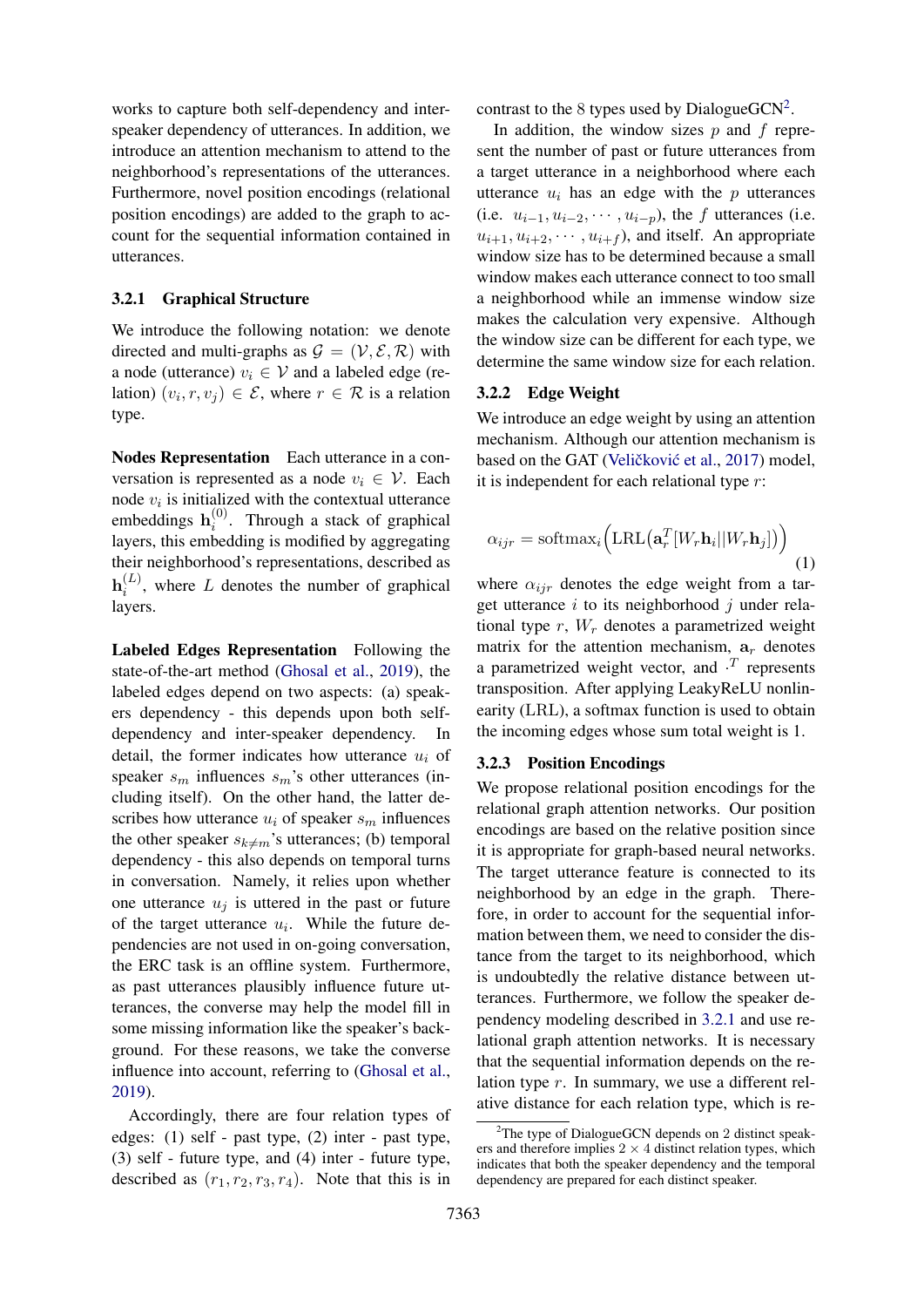<span id="page-4-0"></span>

|                               |      |      |      | ${\bf h}^{(0)}_{2} - {\bf h}^{(0)}_{4} - {\bf h}^{(0)}_{5} - {\bf h}^{(0)}_{c}$ |         | $h_{n}^{(0)}$ |  |
|-------------------------------|------|------|------|---------------------------------------------------------------------------------|---------|---------------|--|
| <b>Absolute Position</b>      |      |      |      |                                                                                 |         |               |  |
| Relative Position             | $-3$ | $-2$ |      |                                                                                 |         |               |  |
| Relational Position $-2$ $-1$ |      |      | $-1$ |                                                                                 | $\P$ la |               |  |

Figure 2: Example of relational positions. The relational position depends on each relational type, and the background color represents the relational type from the target utterance  $h_4$ . These positions, which are based on the relative distance, are different for each relation.

<span id="page-4-1"></span>

Figure 3: Illustration of relational position encodings. The encodings, which are composed of four representations, are added to the edges in a graph for each relation. "PE" denotes the position encodings.

ferred to as relational position encodings. Figure [2](#page-4-0) illustrates the idea of relational positions.

We compare two types of relational position encoding, i.e., a fixed function and a learned representation [\(Gehring et al.,](#page-9-17) [2017\)](#page-9-17). As the fixed positional function, we define its representation as

$$
PE_{ijr} = \begin{cases} max(-p, min(p, j - i)) & r = 1, where j \in \mathcal{N}^1(i) \\ max(-p, min(p, j - i)) & r = 2, where j \in \mathcal{N}^2(i) \\ max(-f, min(f, j - i)) & r = 3, where j \in \mathcal{N}^3(i) \\ max(-f, min(f, j - i)) & r = 4, where j \in \mathcal{N}^4(i) \end{cases}
$$
(2)

where  $PE_{ijr}$  denotes the relational distance from a target utterance  $i$  to its neighborhood  $j$  under relational type r. The maximum relational position is clipped to a size of  $p$  or  $f$ , which denotes the window size of past or future utterances.  $\mathcal{N}^r(i)$  denotes the neighborhood of the target i under relation type  $r$ . As the learned representations, we use one-layer feed-forward neural networks for positional embeddings, whose argument is the relational fixed function.

Our relational position is based on the relative position; thus, it can be added to the edge weight, as illustrated in Figure [3.](#page-4-1) We redefine the attention

weight in  $(1)$  as

$$
\alpha_{ijr} = \text{softmax}_i \Big( \text{LRL} \big( \mathbf{a}_r^T [W_r \mathbf{h}_i || W_r \mathbf{h}_j] + \text{PE}_{ijr} \big) \Big) \tag{3}
$$

To add position encodings to the edge weight, our relational position has the same scalar dimension as the edge weight. Because it is a scalar value, it may have limited ability to express positional information. In future studies, we will increase the dimension of the position encodings.

#### 3.2.4 RGAT

A graphical propagation module modifies the representation of a node  $\mathbf{h}_i^{(l)}$  $i^{(i)}$  by aggregating representations of its neighborhood  $\mathcal{N}^r(i)$ , and an attention mechanism is used to attend to the neighborhood's representations. The features  $\mathbf{h}_{ir}^{(l-1)}$  under relation  $r$  are summed to compose the output embedding of a node  $\mathbf{h}_i^{(l)}$  $i^{(i)}$ . Through a stack of graphical layers l, the representation of a node changes within its l-hop neighborhood. We define the propagation module as follows:

<span id="page-4-2"></span>
$$
\mathbf{h}_{ir}^{(l-1)} = \sum_{j \in \mathcal{N}^r(i)} \alpha_{ijr}^{(l-1)} W_r^{(l-1)} \mathbf{h}_j^{(l-1)} \tag{4}
$$

$$
\mathbf{h}_i^{(l)} = \sum_{r=1}^R \mathbf{h}_{ir}^{(l-1)} \tag{5}
$$

where  $W_r^{(l-1)}$  denotes a learnable weight matrix for each relation  $r$ . In addition, We apply multihead attention to the aggregation module in [\(4\)](#page-4-2) and concatenate its outputs. After this propagation module in [\(5\)](#page-4-2), we use layer normalization with learnable affine transform parameters.

# <span id="page-4-3"></span>3.3 Emotion Classification

After obtaining the representations  $\mathbf{h}_i^{(L)}$  $i^{(L)}$  of each node through the speaker dependency modeling with relational position encodings, we concatenate the contextual utterance embeddings  $h_i^{(0)}$  $i^{(0)}$  and the representation of  $\mathbf{h}_i^{(L)}$  $i^{(L)}$ . The concatenated vector is classified by using a fully connected feed-forward network, which consists of two linear transformations with a ReLu activation between them:

$$
\text{Classifier}(\mathbf{x}) = \max(0, \mathbf{x}W_1 + \mathbf{b}_1)W_2 + \mathbf{b}_2
$$
\n(6)

where  $W_1$  and  $W_2$  denote learnable weight matrixes, and  $\mathbf{b}_1$  and  $\mathbf{b}_2$  denote learnable bias vectors.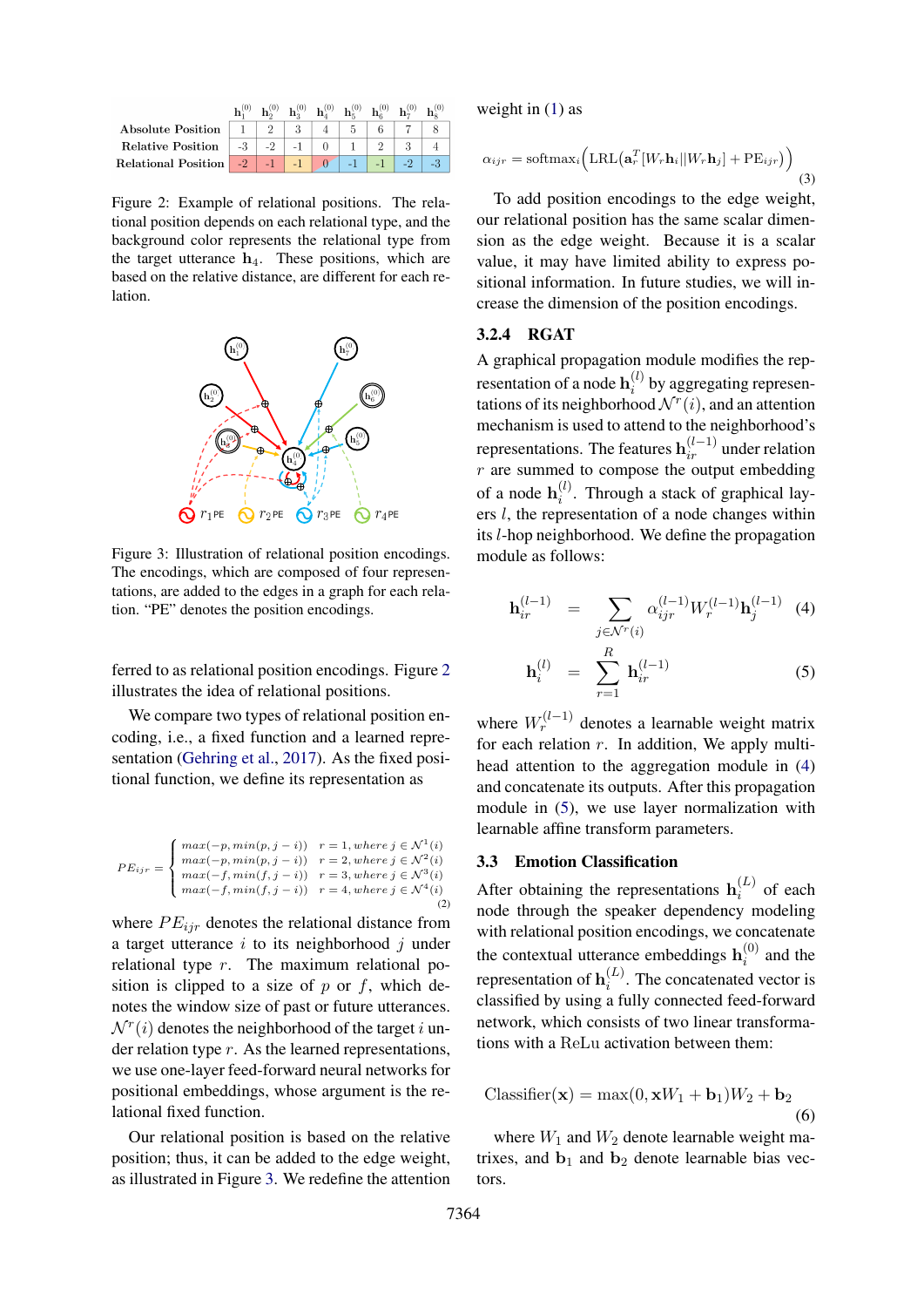<span id="page-5-0"></span>

| Datasets       | Conversations |            |      | Utterances |            |      | Classes | <b>Evaluation Metrics</b> |  |
|----------------|---------------|------------|------|------------|------------|------|---------|---------------------------|--|
|                | train         | validation | test | train      | validation | test |         |                           |  |
| <b>IEMOCAP</b> | 108           | 12         | 31   | 5320       | 490        | 1623 |         | Weighted-F1               |  |
| <b>MELD</b>    | 1038          | 114        | 280  | 9989       | 1109       | 2610 |         | Weighted-F1               |  |
| EmoryNLP       | 713           | 99         | 85   | 9934       | 1344       | 1328 |         | Weighted-F1               |  |
| DailyDialog    | 1118          | 000        | 000  | 87170      | 8069       | 7740 |         | Micro-F1                  |  |

Table 2: Dataset descriptions.

### 4 Experimental Settings

### 4.1 Datasets

We evaluated our method on four ERC benchmark datasets of various sizes. Training, validation, and test data distributions are reported in Table [2.](#page-5-0)

IEMOCAP [\(Busso et al.,](#page-9-6) [2008\)](#page-9-6) is an audiovisual database consisting of recordings of ten speakers in dyadic conversations. The utterances are annotated with one of six emotional labels: happy, sad, neutral, angry, excited, or frustrated.

MELD [\(Poria et al.,](#page-9-18) [2018\)](#page-9-18) is a multimodal multi-party emotional conversational database created from scripts of the TV series *Friends*. The utterances are annotated with one of seven labels: neutral, happiness, surprise, sadness, anger, disgust, or fear.

EmoryNLP [\(Zahiri and Choi,](#page-10-7) [2018\)](#page-10-7) was also collected from *Friends*' TV scripts. It contains different sizes and different types of annotations from those of MELD. The emotion labels include neural, sad, mad, scared, powerful, peaceful, and joyful.

DailyDialog [\(Li et al.,](#page-9-19) [2017\)](#page-9-19) is a multi-turn daily dialogue dataset, which contains humanwritten daily communications. The emotion labels are the same as the ones used in MELD.

### 4.2 Evaluation Metrics

For DailyDialog, following [\(Zhong et al.,](#page-10-8) [2019\)](#page-10-8), we calculated the micro-averaged F1 score excluding the majority class (neutral), due to it being an extremely high majority (over 80% occupancy in both training and test sets). For the rest of the datasets, we followed [\(Zhong et al.,](#page-10-8) [2019;](#page-10-8) [Ghosal](#page-9-9) [et al.,](#page-9-9) [2019\)](#page-9-9) and used the weighted-average F1 score.

#### 4.3 Baselines and State-of-the-Art

For a comprehensive performance evaluation, we compared our model with the following baseline and state-of-the-art methods:

CNN [\(Kim,](#page-9-20) [2014\)](#page-9-20) This is a convolutional neural network trained at the utterance-level without contextual information.

CNN+cLSTM [\(Poria et al.,](#page-9-21) [2017\)](#page-9-21) This model extracts utterance features by using a CNN and captures contextual information from surrounding utterances by using a bi-directional long short term memory (LSTM).

BERT\_BASE [\(Devlin et al.,](#page-9-14) [2018\)](#page-9-14) This BERTbased model extracts contextual information from single sentences and uses it as input. After obtaining the sentence feature, it is classified with emotion labels. We used this model as a contextual utterance feature extractor (Section [3.1\)](#page-2-2).

KET [\(Zhong et al.,](#page-10-8) [2019\)](#page-10-8) This is the state-ofthe-art model for the EmoryNLP and DailyDialog benchmark datasets. KET considers contextual information by using hierarchical self-attention and leverages external commonsense knowledge by using a context-aware graph attention mechanism.

<span id="page-5-1"></span>DialogueRNN [\(Majumder et al.,](#page-9-8) [2019\)](#page-9-8) This model uses a CNN to extract textual information. It uses three GRUs to account for the context and the speakers' features and track the emotional state.

<span id="page-5-2"></span>DialogueGCN [\(Ghosal et al.,](#page-9-9) [2019\)](#page-9-9) This is the state-of-the-art model for the IEMOCAP and MELD datasets. DialogueGCN extracts textual utterance features by using a CNN and extracts sequential contextual features by using a GRU. Further, it captures self-dependency and inter-speaker dependency by using two-layer graph neural networks, which consists of one layer RGAT and one layer GCN.

### 4.4 Other Settings

We used cross entropy as a training loss for our approach on all datasets. The learning rate was decreased in accordance with a cosine annealing schedule [\(Loshchilov and Hutter,](#page-9-22) [2016\)](#page-9-22). We set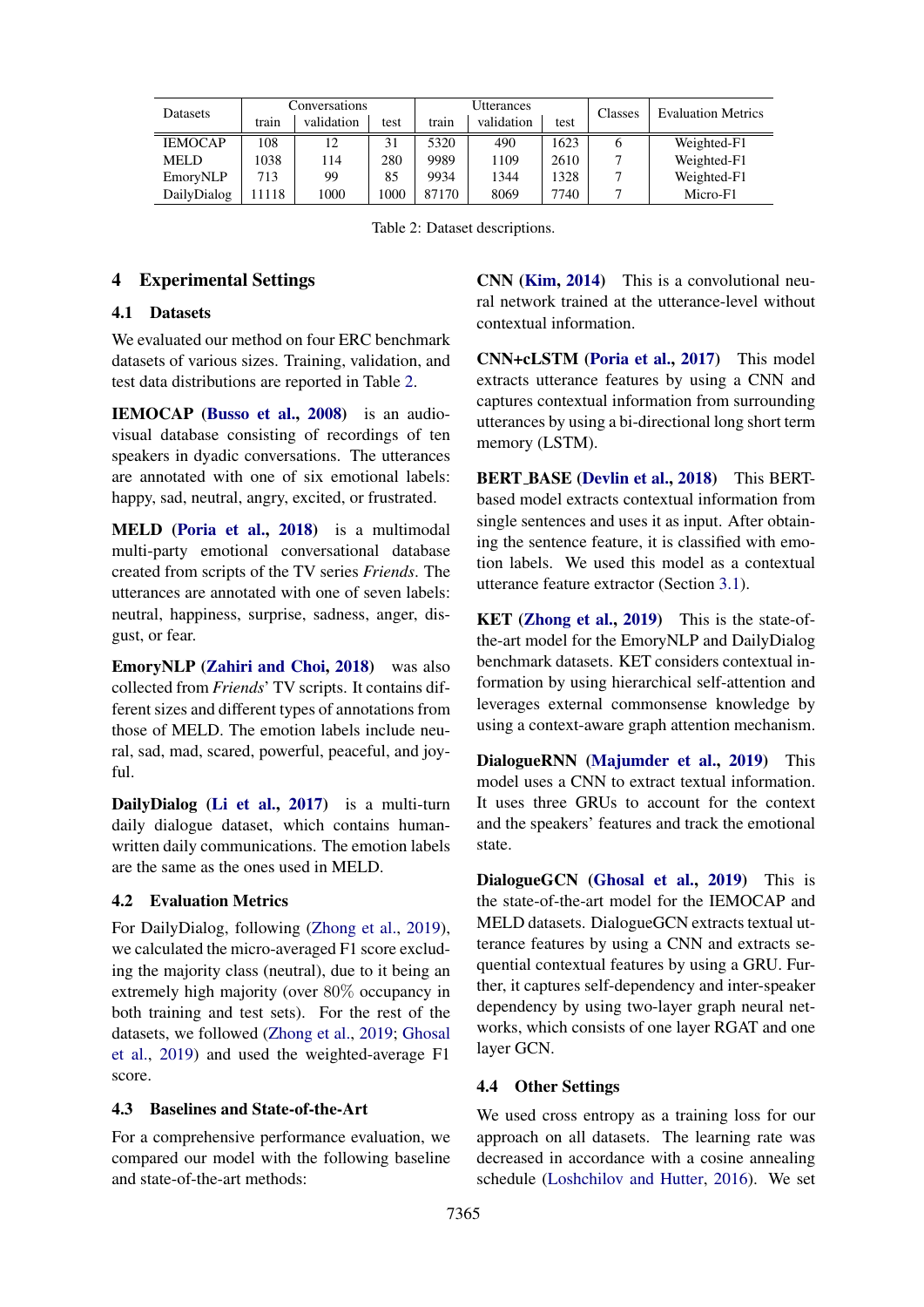<span id="page-6-0"></span>

| Models           | <b>IEMOCAP</b> | <b>MELD</b> | EmoryNLP | DailyDialog |
|------------------|----------------|-------------|----------|-------------|
| <b>CNN</b>       | 48.18          | 55.86       | 32.59    | 49.34       |
| CNN+cLSTM        | 54.95          | 56.87       | 32.89    | 50.24       |
| <b>BERT BASE</b> | 53.31          | 56.21       | 33.15    | 53.12       |
| <b>KET</b>       | 59.56          | 58.18       | 34.39    | 53.37       |
| DialogueRNN      | 62.75          | 57.03       | 31.70    | 50.65       |
| DialogueGCN      | 64.18          | 58.10       |          |             |
| Ours             | 65.22          | 60.91       | 34.42    | 54.31       |

Table 3: Performance of our method, baseline, and state-of-the-art methods on the three test sets (the values in the table are in terms of the evaluation metrics listed in Table [2\)](#page-5-0). Bold font denotes the best performance. "-" signifies that no results were reported for the given dataset. "Ours" denotes our methods, which are composed of a BERT model and RGAT with relational position encodings. The position representations were learned.

initial learning rates of  $4e-5$  in the BERT structure and 2e-3 in the RGAT structure and used the Adam optimizer [\(Kingma and Ba,](#page-9-23) [2014\)](#page-9-23) under the scheduled learning rate with a batch size of 1. The number of dimensions of the contextual embeddings and utterance representations was set to 768, and the size of the internal hidden layer in the emotion classification module was set to 384. We used 8-head attention for calculating the edge weight of RGAT and set 0.1 as the dropout rate in the BERT structure. We also carried out experiments with different contextual past window sizes *p* and future window sizes  $f$ ,  $(1, 1)$ ,  $(2, 2)$ ,  $(3, 3)$ ,  $(10, 10)$ ,  $(all, all)$ , and RGAT layers, 1, 2, 3. We selected either a concatenated function or a summation function as a mixing operation in the emotion classification module, as described in [3.3.](#page-4-3) We chose the hyper-parameter that achieved the best score on each dataset by using development data. All of the presented results are averages of 5 runs. We conducted all experiments on a CentOS server using Xeon(R) Gold 6246 CPU with 512GB of memory, and we used Quadro RTX 8000 GPU with 48GB of memory.

# 5 Results and Discussion

# 5.1 Comparison with Baselines and State-of-the-Art

We compared the performance of our approach with those of the baselines and state-of-the-art methods listed in Table [3.](#page-6-0) We have quoted the results for the baselines and state-of-the-art results reported in [\(Zhong et al.,](#page-10-8) [2019;](#page-10-8) [Ghosal et al.,](#page-9-9) [2019\)](#page-9-9), except for the results of BERT BASE on IEMOCAP.

For IEMOCAP, our model obtained a weighted average F1 score of 65.22%, outperforming DialogueGCN by more than 1 point. Further-

more, it achieved a weighted average F1 score of 60.91% on the MELD dataset, outperforming DialogueGCN by more than 2 points. For EmoryNLP, it achieved a weighted average F1 score of 34.42%. It achieved a micro-averaged F1 score of 54.31% on the DailyDialog dataset, improving recognition performance over the baselines and KET model by around 1 point. From these results, we can see that adding our position encodings caused an improvement over the baselines, KET, and DialogueGCN on all datasets. Further, it is obvious that our approach is robust across datasets having varying training-data sizes, conversation lengths, and numbers of speakers.

#### 5.2 Analysis of the Experimental Results

Let us investigate the importance of our model components by analyzing the predicted emotional labels, as shown in Table [4.](#page-7-0) The results of the model using BERT without speaker dependency modeling are listed on row  $\sharp 0$ , while the results of DialogueRNN, as described in Section [4.3,](#page-5-1) are on row  $\sharp$ 1. The results of DialogueGCN, as described in Section [4.3,](#page-5-2) are reported in  $\sharp 2$ . The results of the BERT and RGAT model without position encodings are on row  $\sharp 3$ , and those of our model are on ]4. Note that DialogueGCN's RGAT differs from our model in terms of its graphical structure and relational types.

As shown in the table, our method did not achieve the best score for almost all labels. However, interestingly, it achieved a state-of-the-art average F1 score, which is the target metric on the dataset. A possible reason for this performance is that our method consists of effective components. Each component of BERT and RGAT with position encodings worked well for each label. As a result, these components led to a strong average performance. Each effective component is explained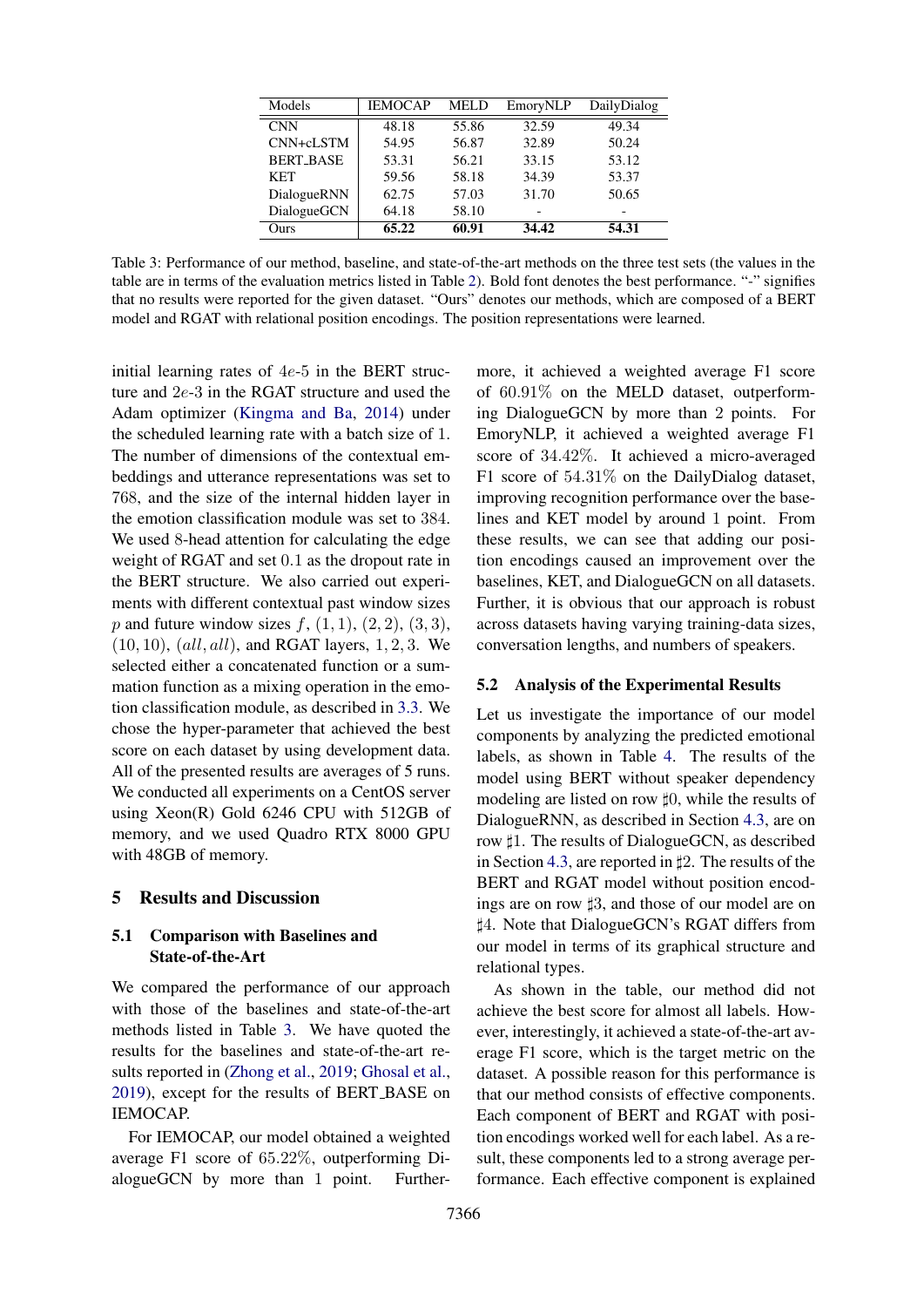<span id="page-7-0"></span>

|              | Models           | <b>Background Components</b> |                     |       |       |         |       |         |            |         |
|--------------|------------------|------------------------------|---------------------|-------|-------|---------|-------|---------|------------|---------|
| Ħ            |                  | Contextual                   | Speaker             | Happy | Sad   | Neutral | Angry | Excited | Frustrated | Average |
|              |                  | Utterance                    | Dependency          |       |       |         |       |         |            |         |
|              |                  | Embedding                    | Modeling            |       |       |         |       |         |            |         |
| $\mathbf{0}$ | <b>BERT_BASE</b> | <b>BERT</b>                  | $\times$            | 37.09 | 59.53 | 51.73   | 54.33 | 54.26   | 55.83      | 53.31   |
|              | DialogueRNN      |                              | CNN. GRU            | 33.18 | 78.80 | 59.21   | 65.28 | 71.86   | 58.91      | 62.75   |
| 2            | DialogueGCN      | CNN. GRU                     | RGAT                | 42.75 | 84.54 | 63.54   | 64.19 | 63.08   | 66.99      | 64.18   |
| 3            | Ours(without PE) | <b>BERT</b>                  | <b>RGAT</b>         | 50.69 | 76.78 | 65.85   | 59.66 | 64.04   | 62.37      | 64.36   |
| 4            | Ours             | <b>BERT</b>                  | <b>RGAT</b> with PE | 51.62 | 77.32 | 65.42   | 63.01 | 67.95   | 61.23      | 65.22   |

Table 4: Weighted average F1 scores of ours (with or without PE), baseline, and state-of-the-art methods for each label in the IEMOCAP dataset. Bold font denotes the best performance. "Average" denotes the weighted average F1 score. The variations of their background components are shown in the third and fourth columns.

as follows:

Effect of Speaker Dependency We observed that DialogueGCN and ours (with or without PE) achieved an F1 score of more than 60% on *Frustrated*, higher than the other methods. This may be due to the well-functioning RGAT model. On the IEMOCAP dataset, the utterances often keep on influencing the other utterances through self and inter-speaker dependency; thus, the same label continues in these utterances. Most of the labels in this case are annotated with *Frustrated*. Because of the speaker dependency modeling, these consecutive utterances can be well classified using RGAT.

Effect of Contextual Information Ours (with or without PE) achieved an F1 score of more than 50% on *Happy*, outperforming the other baselines by around 10 points. On the dataset, the *Happy* label appears in several utterances including particular words like 'love' or 'great'. The BERT model with RGAT may have led to better performance. Due to the representational power afforded by its bi-directional context modeling, the BERT model may have functioned well in these utterances. Note that the combination of BERT and RGAT is probably essential because the samples of *Happy* are also influenced by speaker dependency, as compared with  $\sharp 0$ .

Effect of Sequential Feature Our position encodings contributed to the strong performance on the *Sad* and *Angry* labels, our model with PE outperformed our model without PE  $($ {13} and  $|$ 14). The two labels often appear in the utterances influenced by the other immediate utterances. As the RGAT with position encodings not only captures self and inter-speaker dependency but clearly distinguishes between immediate and far utterances; thus, it possibly performs well on these utterances.

Despite its strong performance, our model did not outperform DialogueGCN and DialogueRNN on these labels ( $\sharp$ 1,  $\sharp$ 2, and  $\sharp$ 4). A possible explanation is that these label's utterances are mainly influenced by the immediately preceding utterances; thus, RNN-based models such as GRU may be more adequate for these two labels.

From these results, we can see that each component of our method functioned successfully on each label. Our method achieved a state-of-the-art average F1 score. Moreover, it was useful on any label; thus, it is a well-balanced method.

Other Analyses We analyzed other aspects of our models. We observed that our model misclassified some samples of *Excited* as *Happy*. The cause of this issue may be due to the similarity of the sentences these labels appear in. There is almost no difference in the meanings of sentences, so our method may have had difficulty distinguishing these labels. In future work, we will utilize additional audio and visual information to help our model by taking voice tones and facial expressions into account.

#### 5.3 Model Variations

We evaluated the importance of our relational position encoding and studied the positional variations on the IEMOCAP dataset. The experimental results are reported in Table [5.](#page-8-0)

To make comparisons with the other position encoding methods, absolute and relative position representations were prepared; these are referred to as node-based position encodings and edgebased position encodings, respectively. Inspired by [\(Vaswani et al.,](#page-10-1) [2017\)](#page-10-1), we added node-based position encoding to the nodes (utterances) at the bottoms of the RGAT layers. Similarly, edgebased position encoding was added to the edges in the graph. We also compared two types of posi-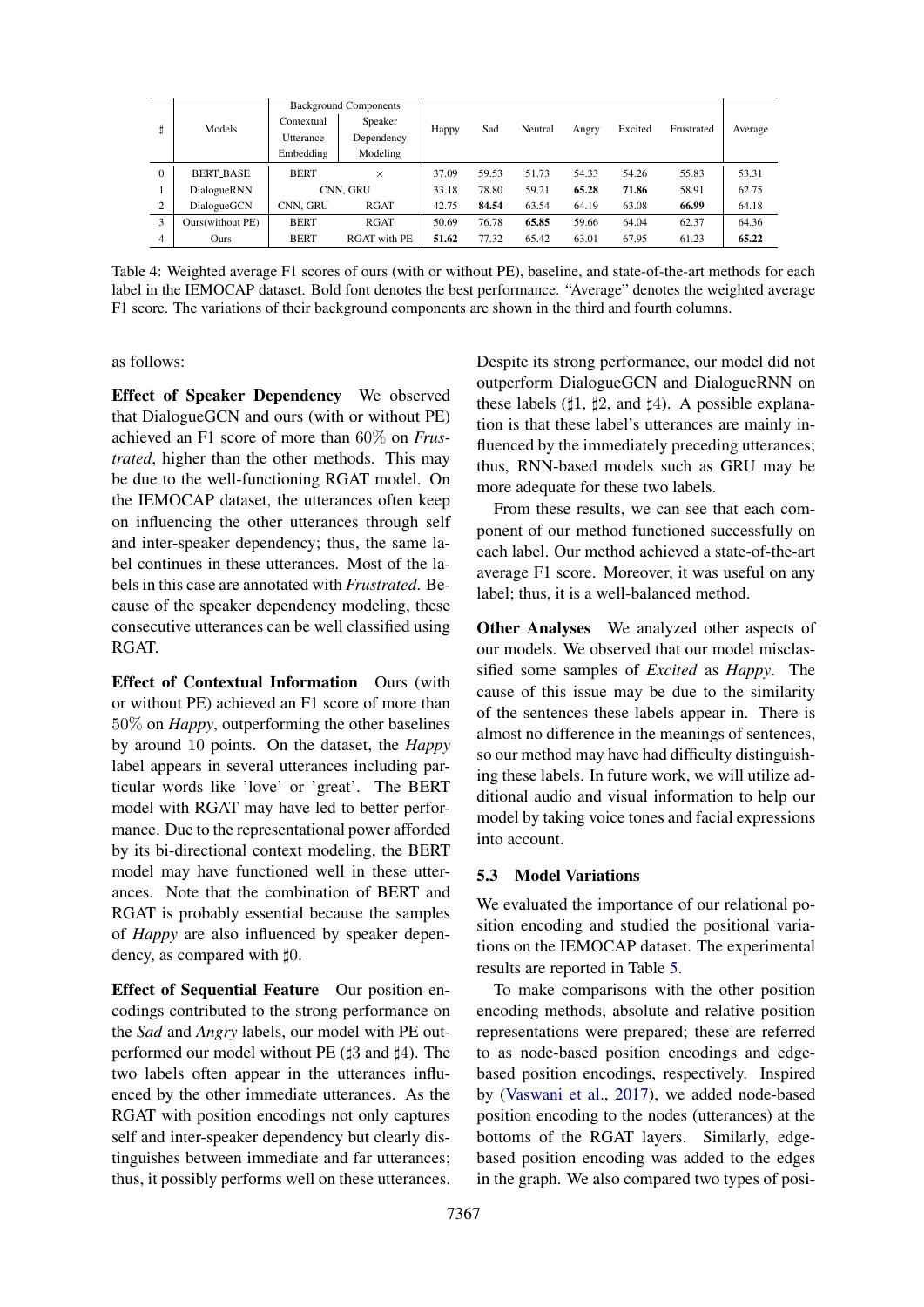<span id="page-8-0"></span>

| ij             | Position Encodings (PE) | Type       | Average |
|----------------|-------------------------|------------|---------|
|                |                         |            | 64.36   |
|                | Node-based PE           | fixed      | 63.95   |
| $\overline{c}$ |                         | learn      | 64.95   |
| 3              | Edge-based PE           | fixed      | 63.97   |
| 4              |                         | learn      | 64.59   |
| 5              | <b>Relational PE</b>    | fixed      | 63.99   |
|                |                         | .<br>learn | 65.22   |

Table 5: Impact of various position encodings components on the IEMOCAP dataset. The base model using BERT and RGAT without position encodings is shown in  $\sharp 0$ . "*fixed*" and "*learn*" denote a fixed function and a learned representation respectively.

<span id="page-8-1"></span>

Figure 4: Effect of different window sizes on the weighted average F1 score of our method (Ours) and the baseline model (Base) on the IEMOCAP dataset. We plotted the scores by using a marker with a confidence interval of 95%, which was estimated using a bootstrap.

tion encoding, i.e., a fixed function and a learned representation.

The baseline model using BERT and RGAT without position encodings  $(|\phi|)$  had a recognition performance of 64.36%. We added various position encodings to the baseline model and selected fixed functions or learned representations as the position representation (from  $\sharp 1$  to  $\sharp 6$ ). The model using the relational position encodings with learned representations had a recognition performance of 65.22%, the best score and outperforming the base model by around 1 point. Our relational position encodings were more effective than the other position encodings.

We also found that the fixed functions in various positions resulted in a score lower than that of the baseline model. We can conclude that it is required to learn a position representation.

### 5.4 Effect of Varying the Window Size

We conducted another experiment to evaluate the key aspects of our framework. We carried out an experiment by increasing the past and future window sizes [(1,1), (3,3), (5,5), (7,7), (9,9), (11,11), (20,20), (30,30), and (40,40)] on the IEMOCAP dataset and compared the results with those of the baseline model using BERT and RGAT without positional information. The experimental results are illustrated in Figure [4.](#page-8-1)

As an illustration, it is clear that both models perform better with a window size around 3, 5, 7. On the other hand, long utterance information may obstruct efficient recognition (see the results for a window size around 30, 40). Although it is required to select a small window size, too small a size results in poor performance, no better than choosing a size of 1.

Furthermore, the proposed position encoding method is robust to a varying window size. As the window size increased, the baseline model's F1 score decreased, while our model maintained its performance even with a large window. One possible reason is that, as our position encodings clearly distinguish between immediate and far utterances, it can reduce the influence of these distant utterances.

# 6 Conclusion

We proposed relational position encodings for RGAT to recognize human emotions in textual conversation. We incorporated the relational position encodings in the RGAT structure to capture both speaker dependency and the sequential order of utterances. On four ERC datasets, our model improved recognition performance over those of the baselines and existing state-of-the-art methods. Additional experimental studies demonstrated that the relational position encoding approach outperformed the other position encodings and showed that it is robust to changes in window size.

In future studies, we plan to increase the number of dimensions of the relational position encodings, since a scalar value may not be able to express positional information adequately.

### Acknowledgements

We would like to thank Dr. Ichiro Yamada, Dr. Rei Endo, and Hideya Mino for the valuable discussions. We also thank the anonymous reviewers for their helpful comments.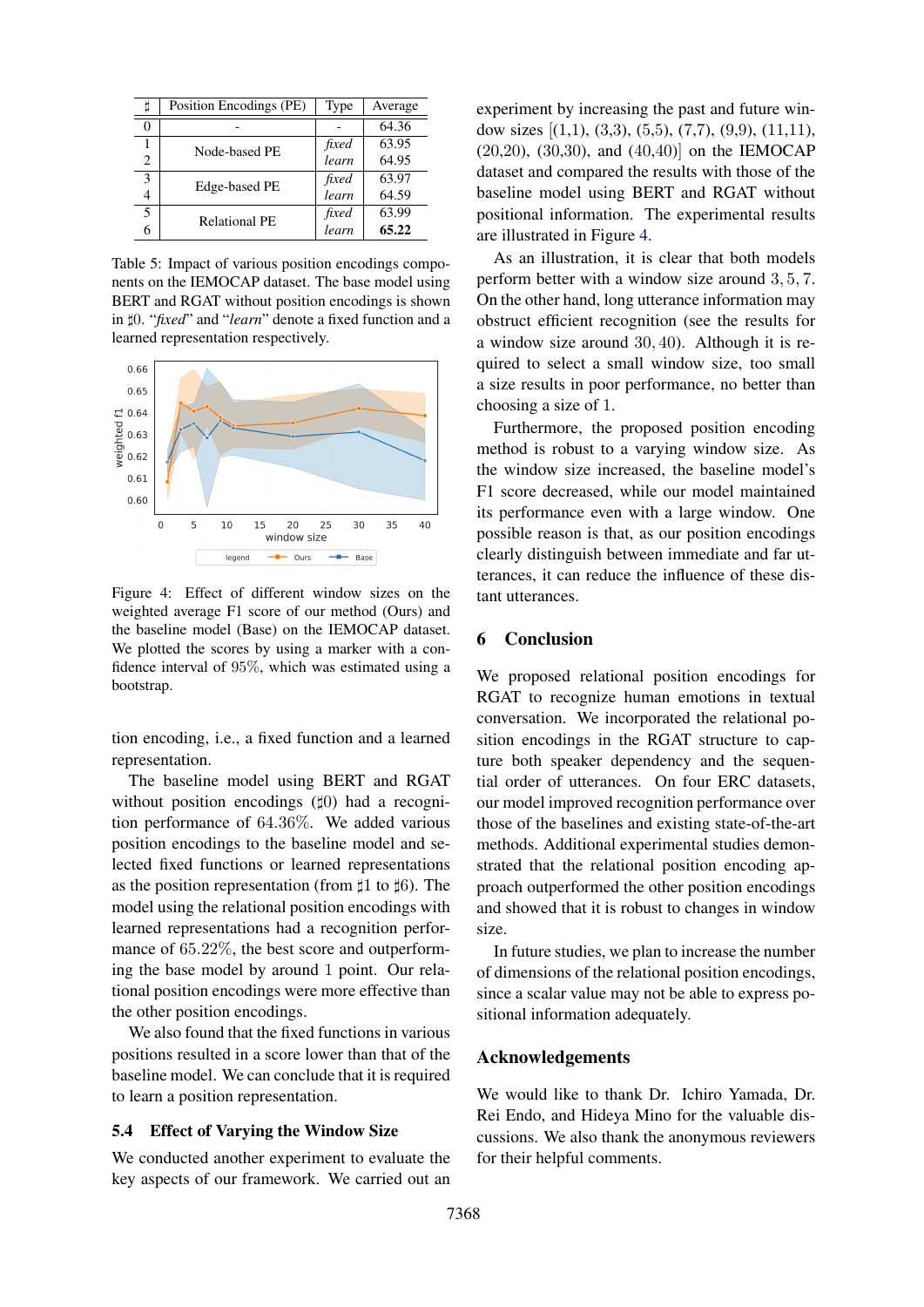#### References

- <span id="page-9-7"></span>James Bradbury, Stephen Merity, Caiming Xiong, and Richard Socher. 2016. [Quasi-recurrent neural net](https://arxiv.org/abs/1611.01576)[works.](https://arxiv.org/abs/1611.01576) *arXiv preprint arXiv:1611.01576*.
- <span id="page-9-6"></span>Carlos Busso, Murtaza Bulut, Chi-Chun Lee, Abe Kazemzadeh, Emily Mower, Samuel Kim, Jeannette N Chang, Sungbok Lee, and Shrikanth S Narayanan. 2008. [IEMOCAP: Interactive emo](https://doi.org/10.1007/s10579-008-9076-6)[tional dyadic motion capture database.](https://doi.org/10.1007/s10579-008-9076-6) *Language resources and evaluation*, 42(4):335.
- <span id="page-9-4"></span>Junyoung Chung, Caglar Gulcehre, KyungHyun Cho, and Yoshua Bengio. 2014. [Empirical evaluation of](https://arxiv.org/abs/1412.3555) [gated recurrent neural networks on sequence model](https://arxiv.org/abs/1412.3555)[ing.](https://arxiv.org/abs/1412.3555) *arXiv preprint arXiv:1412.3555*.
- <span id="page-9-14"></span>Jacob Devlin, Ming-Wei Chang, Kenton Lee, and Kristina Toutanova. 2018. [BERT: Pre-training of](https://doi.org/10.18653/v1/N19-1423) [deep bidirectional transformers for language under](https://doi.org/10.18653/v1/N19-1423)[standing.](https://doi.org/10.18653/v1/N19-1423) *arXiv preprint arXiv:1810.04805*.
- <span id="page-9-17"></span>Jonas Gehring, Michael Auli, David Grangier, Denis Yarats, and Yann N Dauphin. 2017. [Convolutional](https://arxiv.org/abs/1705.03122) [sequence to sequence learning.](https://arxiv.org/abs/1705.03122) In *Proceedings of the 34th International Conference on Machine Learning-Volume 70*, pages 1243–1252. JMLR. org.
- <span id="page-9-9"></span>Deepanway Ghosal, Navonil Majumder, Soujanya Poria, Niyati Chhaya, and Alexander Gelbukh. 2019. [DialogueGCN: A graph convolutional neural net](https://doi.org/10.18653/v1/D19-1015)[work for emotion recognition in conversation.](https://doi.org/10.18653/v1/D19-1015) *arXiv preprint arXiv:1908.11540*.
- <span id="page-9-2"></span>Chuan Guo, Juan Cao, Xueyao Zhang, Kai Shu, and Huan Liu. 2019. [DEAN: Learning dual emotion for](http://arxiv.org/abs/1903.01728) [fake news detection on social media.](http://arxiv.org/abs/1903.01728) *arXiv preprint arXiv:1903.01728*.
- <span id="page-9-11"></span>Devamanyu Hazarika, Soujanya Poria, Rada Mihalcea, Erik Cambria, and Roger Zimmermann. 2018a. [ICON: Interactive conversational memory network](https://doi.org/10.18653/v1/D18-1280) [for multimodal emotion detection.](https://doi.org/10.18653/v1/D18-1280) In *Proceedings of the 2018 Conference on Empirical Methods in Natural Language Processing*, pages 2594–2604.
- <span id="page-9-12"></span>Devamanyu Hazarika, Soujanya Poria, Amir Zadeh, Erik Cambria, Louis-Philippe Morency, and Roger Zimmermann. 2018b. [Conversational memory net](https://doi.org/10.18653/v1/N18-1193)[work for emotion recognition in dyadic dialogue](https://doi.org/10.18653/v1/N18-1193) [videos.](https://doi.org/10.18653/v1/N18-1193) In *Proceedings of the 2018 Conference of the North American Chapter of the Association for Computational Linguistics: Human Language Technologies, Volume 1 (Long Papers)*, pages 2122– 2132.
- <span id="page-9-3"></span>Sepp Hochreiter and Jürgen Schmidhuber. 1997. [Long short-term memory.](https://doi.org/10.1162/neco.1997.9.8.1735) *Neural computation*, 9(8):1735–1780.
- <span id="page-9-16"></span>John Ingraham, Vikas Garg, Regina Barzilay, and Tommi Jaakkola. 2019. [Generative models for](https://papers.nips.cc/paper/9711-generative-models-for-graph-based-protein-design.pdf) [graph-based protein design.](https://papers.nips.cc/paper/9711-generative-models-for-graph-based-protein-design.pdf) In *Advances in Neural Information Processing Systems*, pages 15794– 15805.
- <span id="page-9-20"></span>Yoon Kim. 2014. [Convolutional neural net](https://doi.org/10.3115/v1/D14-1181)[works for sentence classification.](https://doi.org/10.3115/v1/D14-1181) *arXiv preprint arXiv:1408.5882*.
- <span id="page-9-23"></span>Diederik P Kingma and Jimmy Ba. 2014. [Adam: A](https://arxiv.org/abs/1412.6980) [method for stochastic optimization.](https://arxiv.org/abs/1412.6980) *arXiv preprint arXiv:1412.6980*.
- <span id="page-9-15"></span>Thomas N Kipf and Max Welling. 2016. [Semi](https://arxiv.org/abs/1609.02907)[supervised classification with graph convolutional](https://arxiv.org/abs/1609.02907) [networks.](https://arxiv.org/abs/1609.02907) *arXiv preprint arXiv:1609.02907*.
- <span id="page-9-1"></span>Jieun Lee and Ilyoo B Hong. 2016. [Predicting positive](https://doi.org/10.1016/j.ijinfomgt.2016.01.001) [user responses to social media advertising: The roles](https://doi.org/10.1016/j.ijinfomgt.2016.01.001) [of emotional appeal, informativeness, and creativity.](https://doi.org/10.1016/j.ijinfomgt.2016.01.001) *International Journal of Information Management*, 36(3):360–373.
- <span id="page-9-19"></span>Yanran Li, Hui Su, Xiaoyu Shen, Wenjie Li, Ziqiang Cao, and Shuzi Niu. 2017. [DailyDialog: A man](https://www.aclweb.org/anthology/I17-1099/)[ually labelled multi-turn dialogue dataset.](https://www.aclweb.org/anthology/I17-1099/) *arXiv preprint arXiv:1710.03957*.
- <span id="page-9-5"></span>Pengfei Liu, Xipeng Qiu, and Xuanjing Huang. 2016. [Recurrent neural network for text classi](https://arxiv.org/abs/1605.05101)[fication with multi-task learning.](https://arxiv.org/abs/1605.05101) *arXiv preprint arXiv:1605.05101*.
- <span id="page-9-22"></span>Ilya Loshchilov and Frank Hutter. 2016. [SGDR:](https://arxiv.org/abs/1608.03983) [Stochastic gradient descent with warm restarts.](https://arxiv.org/abs/1608.03983) *arXiv preprint arXiv:1608.03983*.
- <span id="page-9-13"></span>Linkai Luo and Yue Wang. 2019. [EmotionX-HSU:](https://arxiv.org/abs/1907.09669) [Adopting pre-trained bert for emotion classification.](https://arxiv.org/abs/1907.09669) *arXiv preprint arXiv:1907.09669*.
- <span id="page-9-8"></span>Navonil Majumder, Soujanya Poria, Devamanyu Hazarika, Rada Mihalcea, Alexander Gelbukh, and Erik Cambria. 2019. [DialogueRNN: An attentive rnn for](https://doi.org/10.1609/aaai.v33i01.33016818) [emotion detection in conversations.](https://doi.org/10.1609/aaai.v33i01.33016818) In *Proceedings of the AAAI Conference on Artificial Intelligence*, volume 33, pages 6818–6825.
- <span id="page-9-0"></span>Rosalind W Picard. 2010. [Affective computing: From](https://doi.org/10.1109/T-AFFC.2010.10) [laughter to ieee.](https://doi.org/10.1109/T-AFFC.2010.10) *IEEE Transactions on Affective Computing*, 1(1):11–17.
- <span id="page-9-21"></span>Soujanya Poria, Erik Cambria, Devamanyu Hazarika, Navonil Majumder, Amir Zadeh, and Louis-Philippe Morency. 2017. [Context-dependent sentiment anal](https://doi.org/10.18653/v1/P17-1081)[ysis in user-generated videos.](https://doi.org/10.18653/v1/P17-1081) In *Proceedings of the 55th annual meeting of the association for computational linguistics (volume 1: Long papers)*, pages 873–883.
- <span id="page-9-18"></span>Soujanya Poria, Devamanyu Hazarika, Navonil Majumder, Gautam Naik, Erik Cambria, and Rada Mihalcea. 2018. [MELD: A multimodal multi-party](https://doi.org/10.18653/v1/P19-1050) [dataset for emotion recognition in conversations.](https://doi.org/10.18653/v1/P19-1050) *arXiv preprint arXiv:1810.02508*.
- <span id="page-9-10"></span>Michael Schlichtkrull, Thomas N Kipf, Peter Bloem, Rianne Van Den Berg, Ivan Titov, and Max Welling. 2018. [Modeling relational data with graph convolu](https://doi.org/10.1007/978-3-319-93417-4_38)[tional networks.](https://doi.org/10.1007/978-3-319-93417-4_38) In *European Semantic Web Conference*, pages 593–607. Springer.